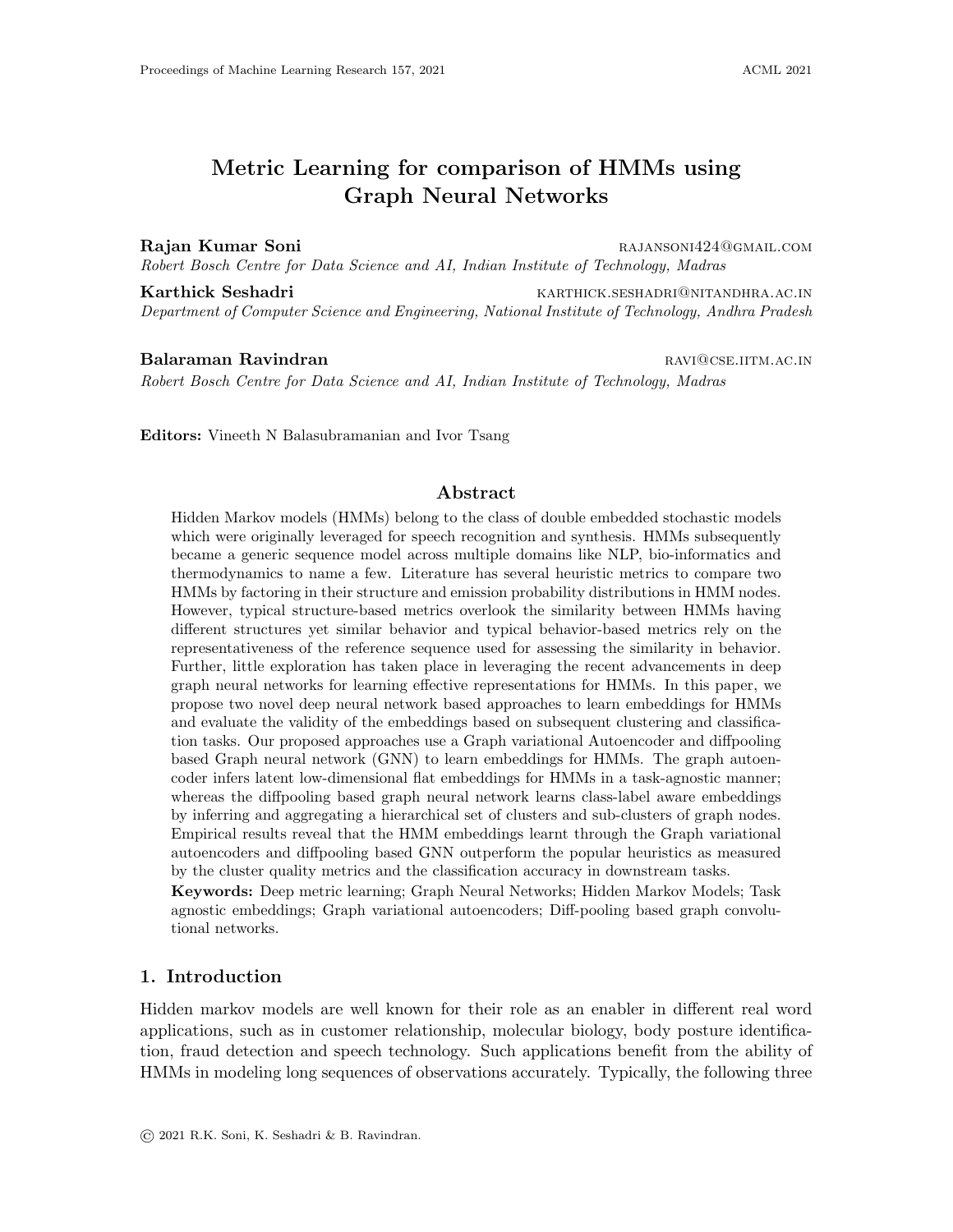standard problems [\(Rabiner and Juang,](#page-15-0) [1986\)](#page-15-0) are considered to be of interest in HMMs: (i) Computing the likelihood of generating a sequence of observations, (ii) Inferring the most likely sequence of states that might have generated an observation sequence and, (iii) Computing the parameters of the HMM given an observation sequence. However an accurate estimation of the distance between HMMs is important for the performance of several descriptive, predictive and prescriptive HMM-based models and hence the problem of learning embeddings for HMMs in a metric space has become a research problem of interest.

Some of the earlier attempts to find a good metric are based on the following: (i) co-emission probabilities [\(Lyngsø et al.,](#page-15-1) [1999\)](#page-15-1), (ii) Monte Carlo approximation for entropy divergence [\(Falkhausen et al.,](#page-14-0) [1995\)](#page-14-0) and Kullback–Leibler (KL) divergence [\(Juang and Rabiner,](#page-15-2) [1985\)](#page-15-2), (iii) graph-matching [\(Sahraeian and Yoon,](#page-15-3) [2011\)](#page-15-3), (iv) Bayes probability of error [\(Bahlmann](#page-14-1) [and Burkhardt,](#page-14-1) [2001\)](#page-14-1), (v) BP Metric [\(Panuccio et al.,](#page-15-4) [2002\)](#page-15-4) based on stationary cumulative probability distribution function [\(Zeng et al.,](#page-15-5) [2010\)](#page-15-5) and (vi) system statistics [\(Lu et al.,](#page-15-6) [2013\)](#page-15-6).

Typically, approaches cited above perform well only if models of similar structure exhibit similar behaviour. The structure-based metrics have an inherent lapse of not accounting for cases where the HMMs have different structures yet similar behavior. Metrics based on graph-matching will become intractable and impractical as the number of nodes and edges in the HMM graph increases [\(Lubiw,](#page-15-7) [1981\)](#page-15-7). Further, the accuracy of the distance estimated by these metrics are heavily impacted by the inherent noise present in the observations used for training HMMs. Behavior based metrics are influenced by the representativeness of the reference sequence used for gauging the similarity between HMMs. Various graph network models in the deep learning literature have been shown to effectively infer feature representations to encode the key properties of graphs. However, to the best of our knowledge little exploration has been done in studying the applicability of these recently developed deep graph neural network models in the context of learning representations for HMMs. As a first-of-its-kind attempt, we propose a graph variational autoencoder (GVAE) based task agnostic model and a diffpoolng based graph convolutional neural network (GCN) model to learn embeddings for HMMs. The following are the key contributions of this paper:

- (i) We propose two task-agnostic learnt embeddings for HMMs based on Autoencoders and Graph variational autoencoders in an attempt to effectively encode both the structure and behavior of HMMs in the embeddings learnt.
- (ii) We apply the learnt embeddings in the context of a representative complete-linkage and a single-linkage clustering algorithm to showcase their validity. We have also analyzed the efficacy of the embeddings learnt in the context of a classification task.
- (iii) We also propose and evaluate a supervised class-label aware embedding for HMMs by leveraging a Diffpooling based graph neural network in the event of a small amount of labelled data being available.

The rest of the paper is organized as follows: Section [2](#page-2-0) reviews some of the state of art prior work and discusses the preliminaries. Section [3](#page-3-0) describes the models and their architecture we experimented with to propose the learned metric. Section [4](#page-9-0) describes the experimental setup, dataset, packages used and also discusses the evaluation methods and results with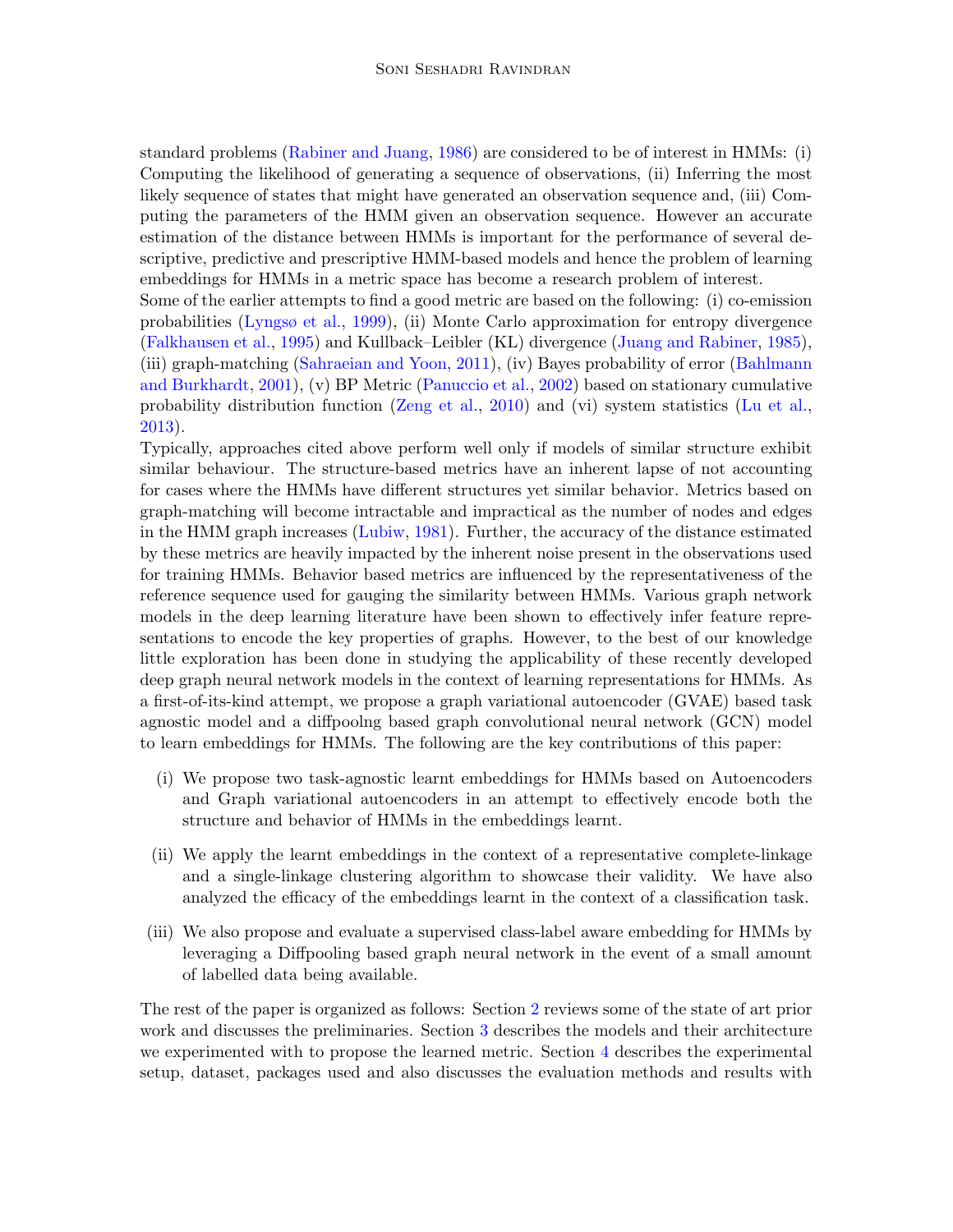respect to performance metrics. Section [5](#page-14-2) has our concluding remarks along with some pointers for further research.

#### <span id="page-2-0"></span>2. Prior work and Preliminaries

[Juang and Rabiner](#page-15-2) [\(1985\)](#page-15-2) proposed a probabilistic distance measure based on K-L divergence for HMMs. It was a consistent probabilistic modelling technique which employs a Monte Carlo procedure for evaluation. However its performance is affected by length of observations and by the initial values of the parameters. Later another metric based on co-emission probabilities was proposed by [Rabiner and Juang](#page-15-0) [\(1986\)](#page-15-0) for different types of models. [Zhong and Ghosh](#page-15-8) [\(2003\)](#page-15-8) proposed variants of KL such as minKL and maxKL which can be used to measure the distance between two generative models  $H_1$  and  $H_2$ using a dataset generated by one of the models as the reference set  $R$ . minKL and maxKL are respectively the minimum and the maximum over all  $x \in R$  of the differences between the log likelihoods of x given the parameters of  $H_1$  and  $H_2$  respectively. minKL and maxKL are similar to single and complete-linkage metrics typically used in the context of an agglomerative clustering model. [Zeng et al.](#page-15-5) [\(2010\)](#page-15-5) proposed a metric based on stationary cumulative probability distribution function which uses the characteristics of a stationary HMM and exhibited a lesser time complexity than KL. Earlier works on graph based metrics mostly include metrics based on maximum common sub graphs [\(Bunke](#page-14-3) [and Shearer,](#page-14-3) [1998\)](#page-14-3) and based on graph isomorphism [\(Dijkman et al.,](#page-14-4) [2009\)](#page-14-4) to cite a few. As these metrics are NP-hard to compute, these metrics can be applied only on a restricted class of smaller sized problem instances. With the advancements in deep learning techniques many deep graph similarity-based learning models have been proposed in the recent past. Deep graph learning models are popular as these models learn a better representation of the graph features that helps in accurately performing the target task [\(Wu et al.,](#page-15-9) [2021\)](#page-15-9).

#### Hidden Markov model

A hidden markov model [\(Rabiner and Juang,](#page-15-0) [1986\)](#page-15-0) is represented as  $H = (\pi, A, B, n, C)$ , where  $\pi$  represents the prior probability distribution over states; n is the number of states; A represents the transition matrix;  $B$  represents the matrix of emission probabilities in case of discrete observations and linearized parameters of the emission probability distribution in case of continuous observations. C represents either an alphabet of symbols to be emitted or a continuous space of observations depending upon whether the support of the observation sequence is continuous or discrete. As we have experimented with audio datasets, we have assumed that the emission distribution in a state i of H follows a multivariate normal distribution with the probability density for the observation x in state i given by  $B_i(x)$  $=\frac{1}{(2\pi)}$  $\frac{1}{(2\pi)^{d/2}}|\Sigma|^{-1/2}\exp\left\{-\frac{1}{2}\right\}$  $\frac{1}{2}(x-\mu)\Sigma^{-1}(x-\mu)^T$  of dimensionality d, where  $\Sigma$  is the diagonal co-variance matrix and  $\mu$  is the mean vector. Hence, for continuous distributions row i of the B matrix is assumed to contain the mean and linearized diagonal co-variance of the emission distribution in state  $i$ . The HMMs considered in this paper are ergodic in which transitions are permitted from any state to any other state.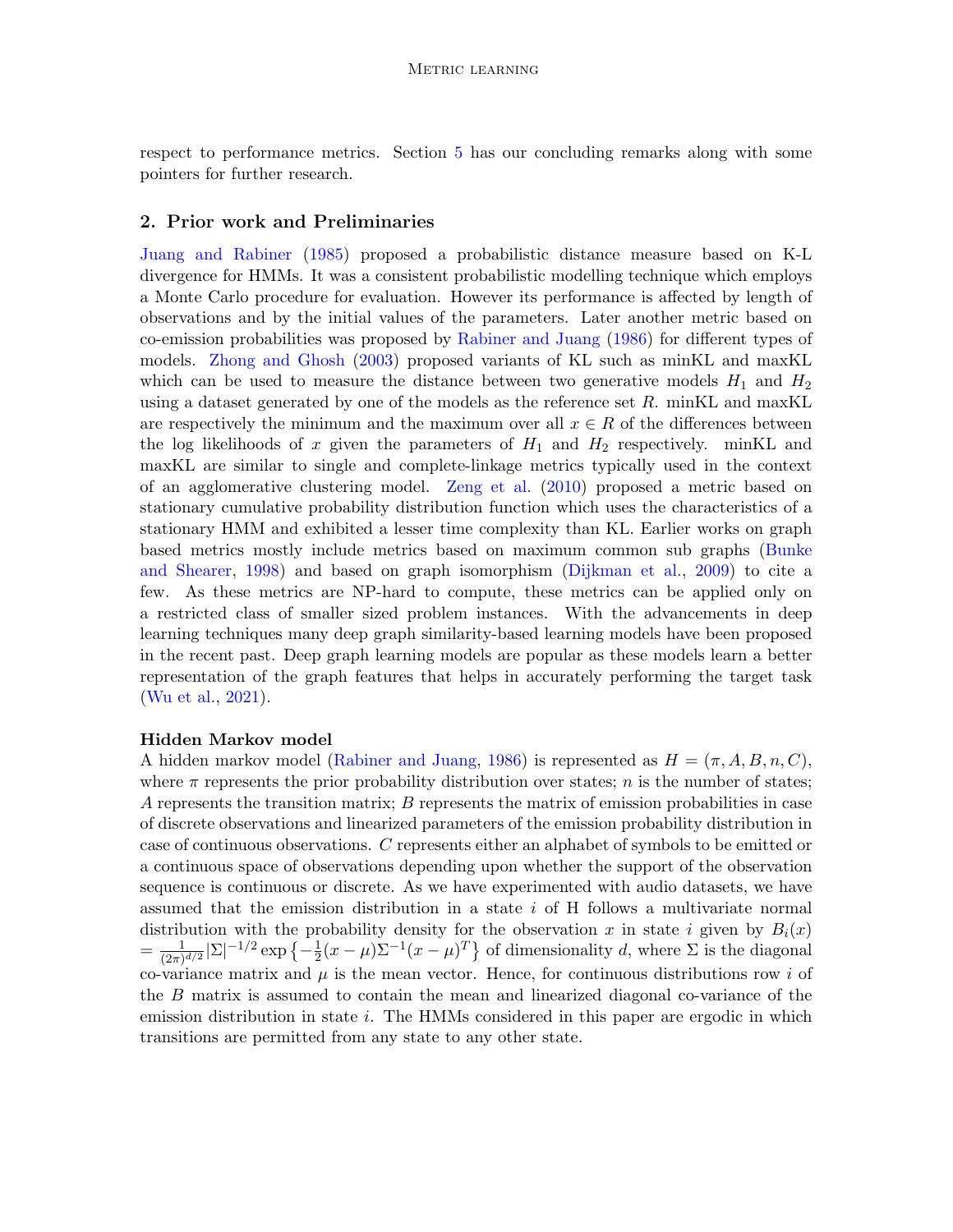## <span id="page-3-0"></span>3. Methodology

This section contains two subsections; the first of which discusses baselines that approximate the distance between HMMs by comparing their structure, behavior or both structure cum behavior and based on embeddings derived through factorization of HMM's adjacency cum feature matrix. The next subsection discusses two task agnostic embeddings learnt through autoencoders and graph autoencoders; it also contains a discussion on class-aware representation learning for HMMs by training a diffpooling based network.

## 3.1. Baselines

## 3.1.1. Behavior based Metric using Cross log-likelihood estimates

The first metric is based on computing the original and the cross log-likelihoods [\(Rabiner](#page-15-0) [and Juang,](#page-15-0) [1986\)](#page-15-0) of a pair of observation sequences each generated by a different HMM. This metric is entirely based on the behavior of the HMMs being compared. The distance returned by this algorithm is the mean of the cross-likelihood distances taken across q such pairs of observation sequences. However, the validity of the distance computed is entirely dependent on the representativeness and discriminatory ability of the observation sequences considered. Further, this is a direct metric which does not produce any embedding that can be used in downstream tasks. This approach is outlined in Algorithm [1:](#page-3-1)

## Algorithm 1 CrossLikelihoodBehaviorMetric

- <span id="page-3-1"></span>1: **Input:** Two Hidden Markov Models  $H_1, H_2$ .
- 2: Generate q pairs of observation sequences  $(O_1^1, O_2^1), (O_1^2, O_2^2), \dots, (O_1^q)$  $_1^q$ ,  $O_2^q$ ) such that  $O_1^i$ and  $O_2^i$  are of length k each and are generated by  $H_1$  and  $H_2$  respectively.
- 3:  $\forall i \in [1, q] \text{ distance}(i) = \frac{1}{k} \times ([\log(P(O_1 \mid H_1)) + \log(P(O_2 \mid H_2))] [\log(P(O_2 \mid H_1)) +$  $log(P(O_1 | H_2))$
- 4:  $d = \frac{1}{a}$  $\frac{1}{q} \times (\sum_{i=1}^{q} distance(i))$
- 5: Return  $d$

### 3.1.2. Structural Metric based on state mapping

Given two HMMs  $H_1 = (\pi_1, A_1, B_1, n_1, C)$  and  $H_2 = (\pi_2, A_2, B_2, n_2, C)$  as inputs, we normalize the HMM having a relatively more number of states. This normalization is done by treating the transition probability matrix of the larger HMM as the adjacency matrix of the graph to be clustered. We have used a weighted min cut based formulation for directed graphs proposed by [Meila and Pentney](#page-15-10) [\(2007\)](#page-15-10) for grouping the states. Post clustering, the clusters containing more than one node are treated as super-states in the normalized HMM. Multiple edges incident on super-states are coalesced with a weight equal to the sum of the weights on the edges being coalesced. The emission probability distribution of a super-state is estimated as the weighted mean of the parameters of the distributions of the nodes in the state. The weight attributed to a state in a super-state is taken to be the sum of the transition probabilities on the edges coming into the state from other states.

Subsequently, a random walk is performed on the two HMMs to determine the probability of being in a state after a certain number of steps. States in  $H_1$  are mapped to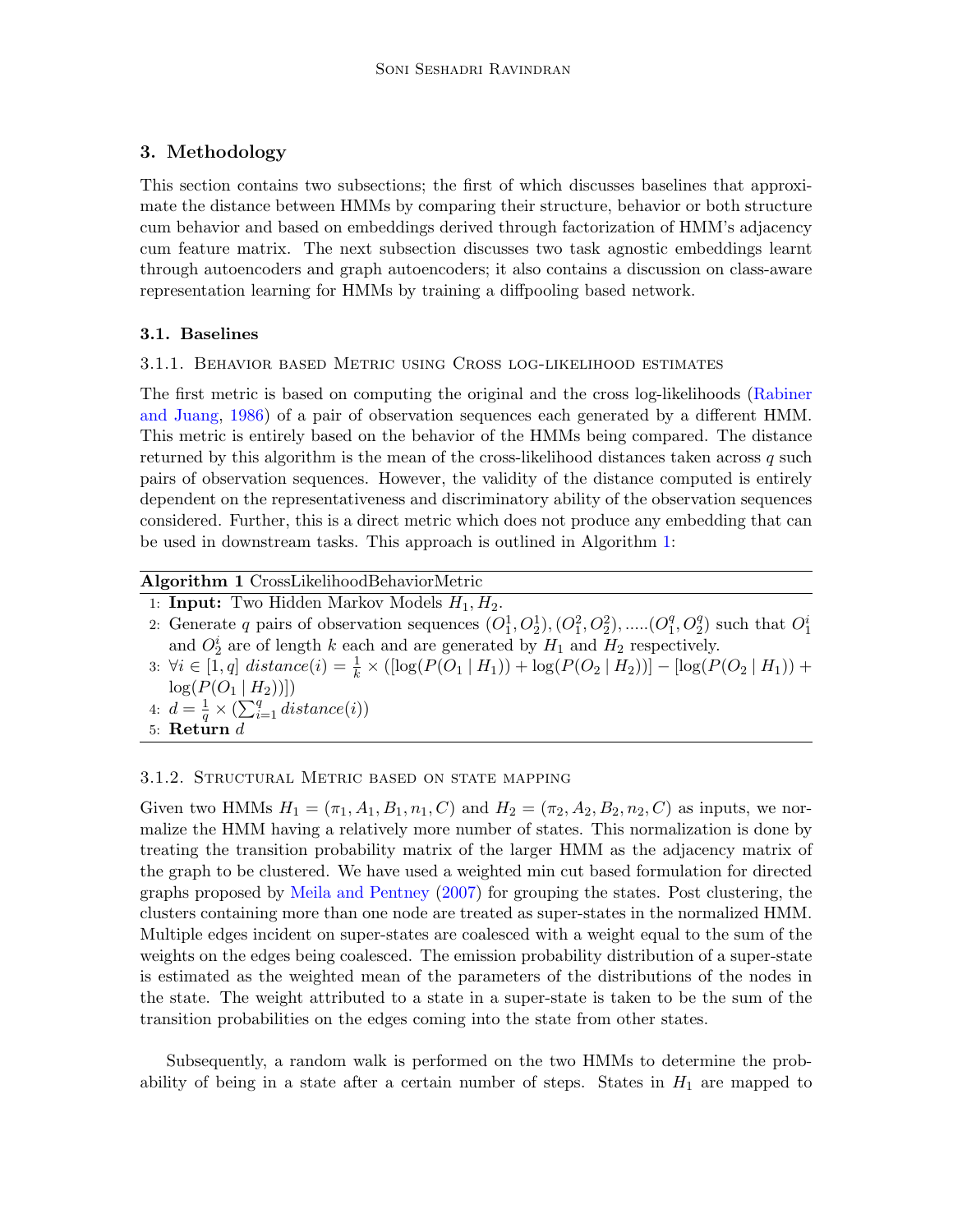Algorithm 2 StateMapping Metric

- <span id="page-4-0"></span>1: **Input:** Two Hidden Markov Models  $H_1 = (\pi_1, A_1, B_1, n_1, C)$  and  $H_2 = (\pi_1, A_2, B_2,$  $n_2$ , C)
- 2:  $n = \min(n_1, n_2)$
- 3:  $H(\pi', A', B', n', C) \longleftarrow$  Model having greater than *n* states.
- 4:  $\Psi = \text{spectralClustering}(A', n', n); // reduces the number of states from n' to n.$
- 5: For each node  $c_i \in \Psi$ :
	- If  $(|c_i|>1)$  :

$$
c_i \cdot \mu = 1/|c_i| \sum_{c_{ij} \in c_i} \left( \left( \sum_{(a,c_{ij}) \in E} A' [a, c_{ij}] \right) \times c_{ij} \cdot \mu \right)
$$
  

$$
c_i \cdot \Sigma = 1/|c_i| \sum_{c_{ij} \in c_i} \left( \left( \sum_{(a,c_{ij}) \in E} A' [a, c_{ij}] \right) \times c_{ij} \cdot \Sigma \right)
$$

- 6: Perform a Random walk of t steps on  $H_1$  and  $H_2$ .
- 7: For each  $i \in [1, n]$ :

 $P_1[i]$  = probability of being in state i in  $H_1$  after t steps.

- $P_2[i]$  = probability of being in state i in  $H_2$  after t steps.
- 8:  $J =$ Map node i in  $H_1$  to a node j in  $H_2$  such that  $P_1[i]$  and  $P_2[j]$  are the  $k^{\text{th}}$  order statistic in  $P_1$  and  $P_2$  respectively for some  $k \in [1, n]$ .
- 9:  $distance = 0$
- 10: For each mapping  $(i, j) \in J$ :

distance  $+ = (KL(B_1[i]||B_2[j]) + KL(A_1[i]||A_2[j]))$ 

11: Return distance

those in  $H_2$  depending upon the agreement between the two states with respect to these probability estimates. Subsequently the distance between the HMMs is approximated as the sum of pairwise distances between the emission probability and transition probability distributions of the corresponding mapped states as outlined in the Algorithm [2](#page-4-0) entitled StateMappingMetric, which is similar to the metric by [Sahraeian and Yoon](#page-15-3) [\(2011\)](#page-15-3). Though the structures of HMMs are normalized, based on our empirical observations, this metric fails to account for cases where two structurally different HMMs exhibit similar behavior.

### 3.1.3. Behavior based Metric using likelihood of a common sequence

Let  $D$  be a sequence of n observations. The metric entitled UniSequenceLikelihoodMetric [\(Falkhausen et al.,](#page-14-0) [1995\)](#page-14-0), approximates the distance between two HMMs  $H_1$  and  $H_2$  as the distance between the log-likelihood estimates of each of the n observations in D given  $H_1$ and  $H_2$ . This metric shares the same demerits as enlisted for the Crosslikelihood based behavior metric and is computed as  $distance(log(P(D | H_1)), log(P(D | H_2))).$ 

#### 3.1.4. Hybrid Metric based on both structure and behavior

A hybrid metric based on both structure and behavior is arrived at by approximating the distance d between the HMMs  $H_1$  and  $H_2$  as the weighted average of the distances  $d_b$ and  $d_s$  inferred by the behavior metric described by Algorithm [1](#page-3-1) and the structure metric illustrated in Algorithm [2](#page-4-0) respectively. The weighting factor  $\alpha$  is in the range [0, 1]. The distance between the HMMs is computed as follows:  $d(H_1, H_2) = \alpha \times d_b + (1-\alpha) \times d_s$ . From our experiments we could observe that depending upon the value of  $\alpha$ , the performance of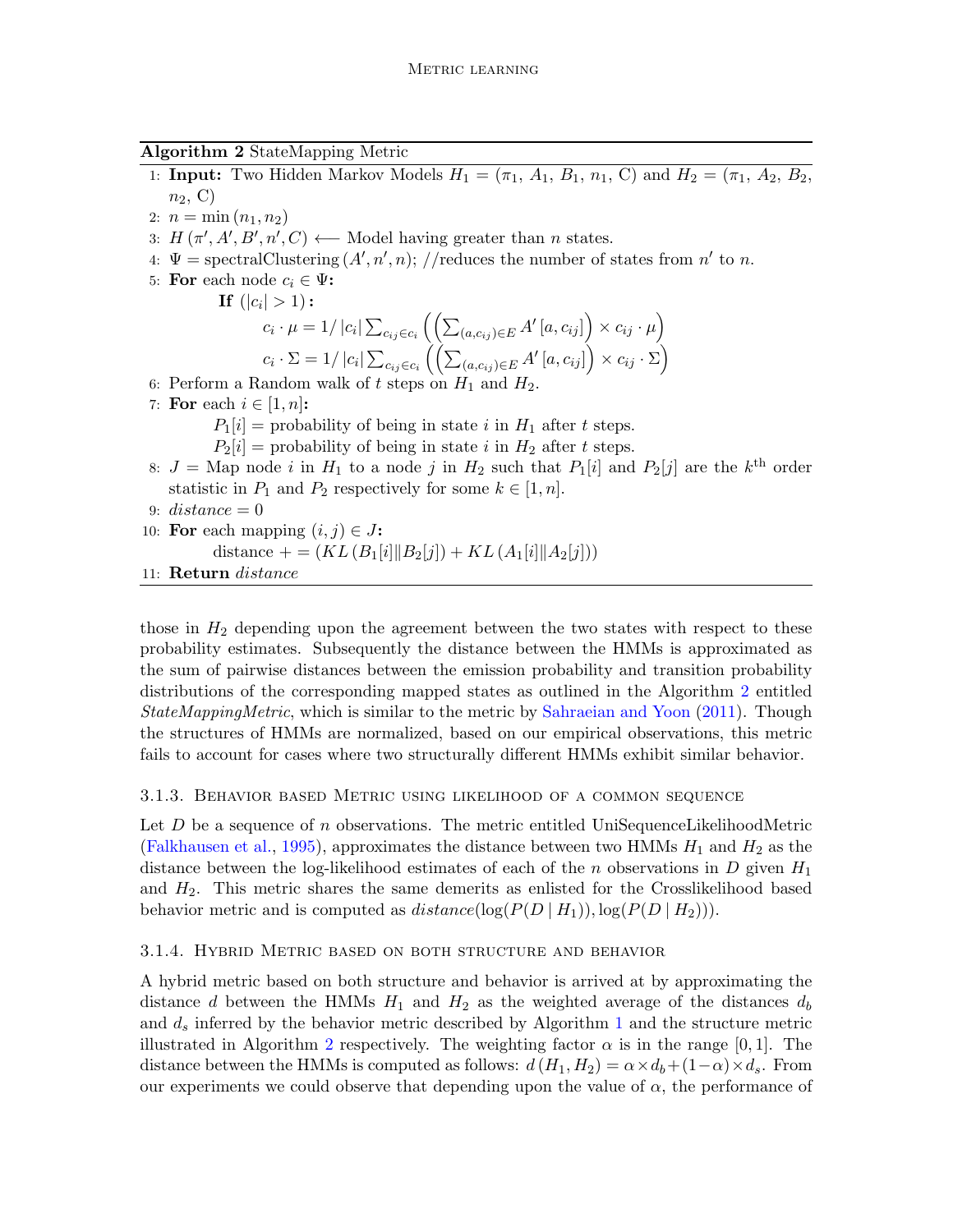the hybrid embeddings lies between that of the structure based metric M2 and the behavior based metric M1. When  $\alpha = 1$  or  $\alpha = 0$  the performance is same as that of M1 or M2 respectively.

### <span id="page-5-0"></span>3.1.5. Helper Routines

The following approaches are used by the matrix factorization-based models and deep neural net models to convert HMMs into matrices or a vector. The first approach converts an HMM with  $n$  nodes into emission and transition matrices. For each node we compute the emission vector by concatenating the linearized diagonal co-variance and mean vectors. We form an emission matrix where each row represents the emission vector of a state; Row i of the transition matrix is the out-transition probability distribution of the state i. Dimensionality of the emission matrix obtained is  $n \times 2d$ . The second approach concatenates the emission and transition matrices and linearizes the concatenated outputs to emit a vector  $V$  of size  $(n^2+2nd)\times 1$ .

### 3.1.6. Matrix factorization based linear embeddings

Given a pair of HMMs,  $H_1$  and  $H_2$ , we construct the feature matrix of the HMMs by invoking  $Convert\_HMM_to\_FeatureMatrices$ . The transition and emission matrices are concatenated to obtain matrix representations  $H'_1$ ,  $H'_2$  of the HMMs each of dimensionality  $n \times (n + 2d)$ . We subject these representations to Singular Value Decomposition (SVD) to factorize them as follows:  $H_1' = L_1S_1R_1^T$  and  $H_2' = L_2S_2R_2^T$ , where  $L_1$  and  $L_2$  are the matrices of left singular values of dimensionality  $n \times r_1$  and  $n \times r_2$  respectively,  $S_1$  and  $S_2$ are the singular diagonal matrices containing the eigen values of dimensionality  $r_1 \times r_1$  and  $r_2 \times r_2$  respectively and  $R_1^T$  and  $R_2^T$  are the matrices of right eigen vectors of dimensionality  $r_1 \times (n+2d)$  and  $r_2 \times (n+2d)$  respectively.

To obtain the projections of the HMM nodes, we fix a  $k \ll (n + 2d)$  and compute  $E(H_1) = R_1^{(.,k)} \times S_1^{(k,k)}$  $I_1^{(k,k)}$  and  $E(H_2) = R_2^{(.,k)} \times S_2^{(k,k)}$  $2^{(k,k)}$ , where  $R_1^{(.,k)}$  $_1^{(.,k)}$  and  $R_2^{(.,k)}$  $2^{(\cdot,\kappa)}$  are respectively the restrictions of  $R_1$  and  $R_2$  to the first k columns and  $S_1^{(k,k)}$  $S_1^{(k,k)}, S_2^{(k,k)}$  $2^{(\kappa,\kappa)}$  are respectively the restrictions of  $S_1$  and  $S_2$  to the first k rows and columns. Each row in  $E(H_1)$  and  $E(H_2)$  represents the k-dimensional embedding of the respective nodes in  $H_1$  and  $H_2$ . Each node in  $H_1$ is mapped to its closest node in  $H_2$ , the closeness is measured in the k-dimensional Euclidean space. The distance between the HMMs is computed as the sum of the KL-divergences between the corresponding transition probability and emission probability distributions over all the pairs of mapped nodes in  $H_1$  and  $H_2$ . However, our empirical observations reveal the lack of modeling power of such linear approaches in encoding HMMs; Such linear embeddings of HMMs are observed to perform poorly in the downstream clustering and classification tasks.

### 3.2. Embeddings based on Deep Neural Nets

This section outlines our proposed approach to learn task agnostic embeddings for HMMs through autoencoders and graph variational autoencoders, followed by our discussion on class-aware representation learning for HMMs by training a diffpooling based graph convolutional network.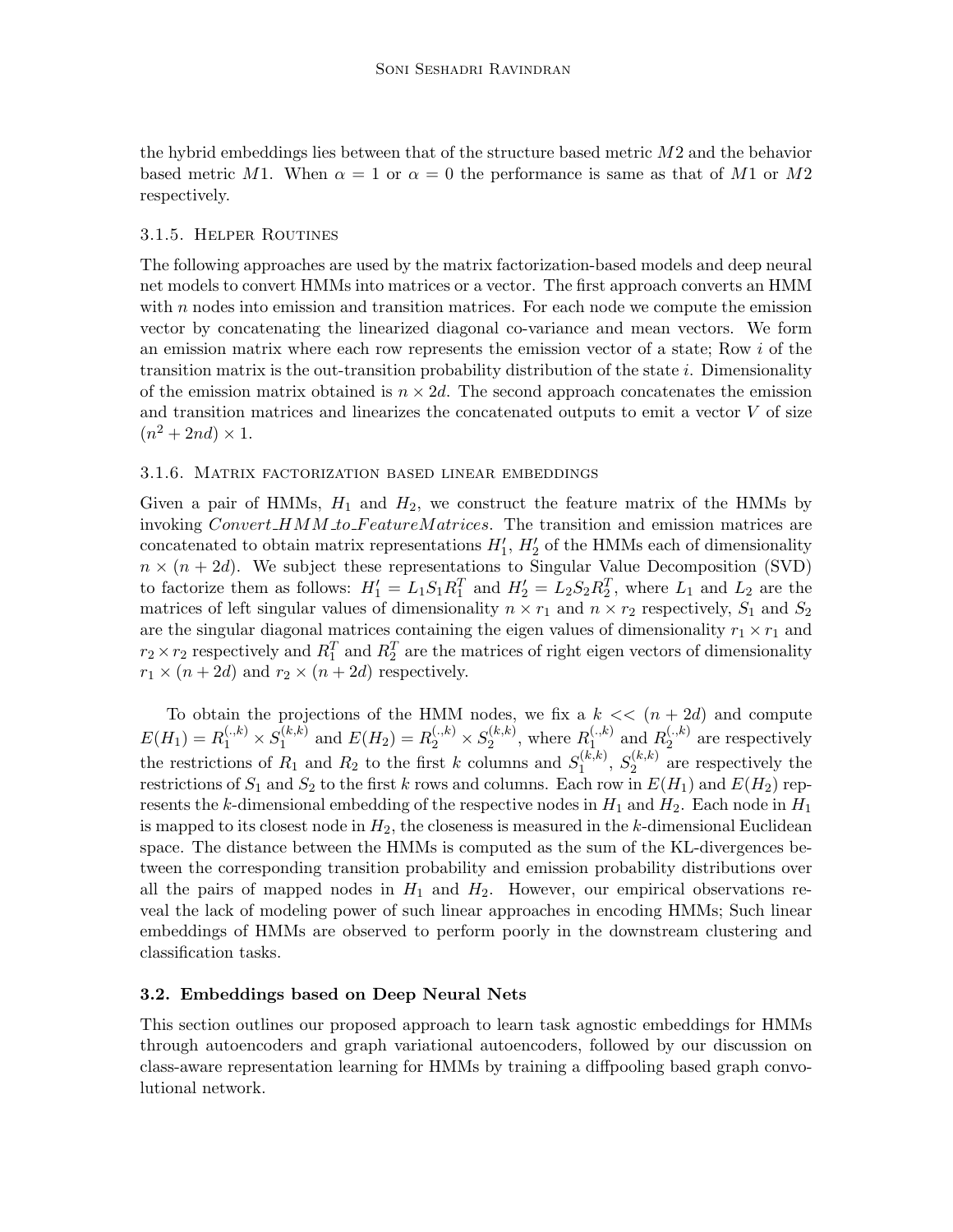#### 3.2.1. Autoencoder based task agnostic HMM embeddings

We convert an HMM into a vector as mentioned in the section [3.1.5.](#page-5-0) The vector has both the structural aspects and the emission probabilities which represent the first-order behavior of the HMM. Our first approach uses the standard version of autoencoder architecture to obtain low dimensional embeddings for the vector representations of the HMMs to be compared and returns the distance between the embeddings. However, the embeddings learnt through autoencoders are optimized just with respect to the reconstruction loss and do not have any regularization in the latent space to encode the generative ability of the HMMs in the embeddings learnt. As this demerit is evident in our empirical observations of the performance of Autoencoder based embeddings in the downstream tasks, we propose a Variational Graph Autoencoder based embedding in the next section to address this concern.

#### 3.2.2. Graph variational Autoencoder based task agnostic HMM embeddings

We have adopted the graph encoder model proposed by [Kipf and Welling](#page-15-11) [\(2016\)](#page-15-11) to build a variational autoencoder for an HMM  $H = (\pi, A, B, n, C)$ . The proposed GVAE converts H into a latent embedding  $\ell$  in a lower dimension space. Let the emission probability distribution be characterized by a d-dimensional Gaussian. The feature of a state i in  $H$ (denoted by  $B_i$ ) has a dimensionality of 2d to accommodate the parameters of the emission distribution of the state namely  $\mu_i$  and the linearized form of diagonal  $\sigma_i^2$ . The GVAE infers a latent vector  $\ell_i$  of dimensionality  $d_r$  for each state i in H, such that  $d_r \ll 2d$ .

The GVAE uses a GCN for inferring  $\ell = [\ell_1, \ell_2, \ell_3, \ldots, \ell_n]$ , which is a matrix of size  $n \times d_r$ . Assuming that, the likelihood of  $\ell_i$  is independent of that of the other states given A and B, we get,

$$
\hat{p}(\ell \mid A, B) = \prod_{i=1}^{n} \hat{p}(\ell_i \mid A, B)
$$
\n(1)

There are two key problems to be overcome while learning the embedding. Firstly, as it is intractable to compute  $\hat{p}(A, B)$  by marginalizing over all possible distributions for  $\ell$ , we assume that  $\hat{p}(\ell_i | A, B) \sim N(\hat{\mu}_i, \hat{\sigma}_i^2)$  for some  $\hat{\mu}_i \in \mathbb{R}^{d_r}$  and  $\hat{\sigma}_i^2 \in \mathbb{R}^{d_r}$ . The second problem is to encode the generative ability of the model in the embedding to incorporate behavioral aspects of the model in the embedding. This is done by bifurcating the objective function  $\theta$  into a typical term to capture the decoder's reconstruction error and a regularizer to optimize the KL-divergence between the inferred distribution  $\hat{p}(.)$  and the ground truth  $p(.)$ . Parameters of the GCN are learnt using stochastic gradient descent. The optimization objective is given as  $\theta$  in equation [2.](#page-6-0)

<span id="page-6-0"></span>
$$
\theta = -E_{\hat{p}(\ell|A_iB)}[\log p(A \mid \ell) + KL[\hat{p}(\ell \mid A, B) \| p(\ell))]] \tag{2}
$$

 $\hat{\mu}_i$  and  $\hat{\sigma}_i^2$  are initialized using the Xavier uniform initializer for all *i*.  $p(\ell)$  denotes the prior distribution in which each  $\ell_i$  is independently sampled from  $N(0, 1)$ . Reparameterization of the latent variables are done, to use back propagation for adjusting the parameters of GCN based on the error observed in the output layer. To obtain an embedding for  $H$ , we input the A and B matrices to the GCN and in the inferred output matrix  $\ell$ , we treat each row as the embedding of the corresponding state in  $H$ . The GCN used as the inference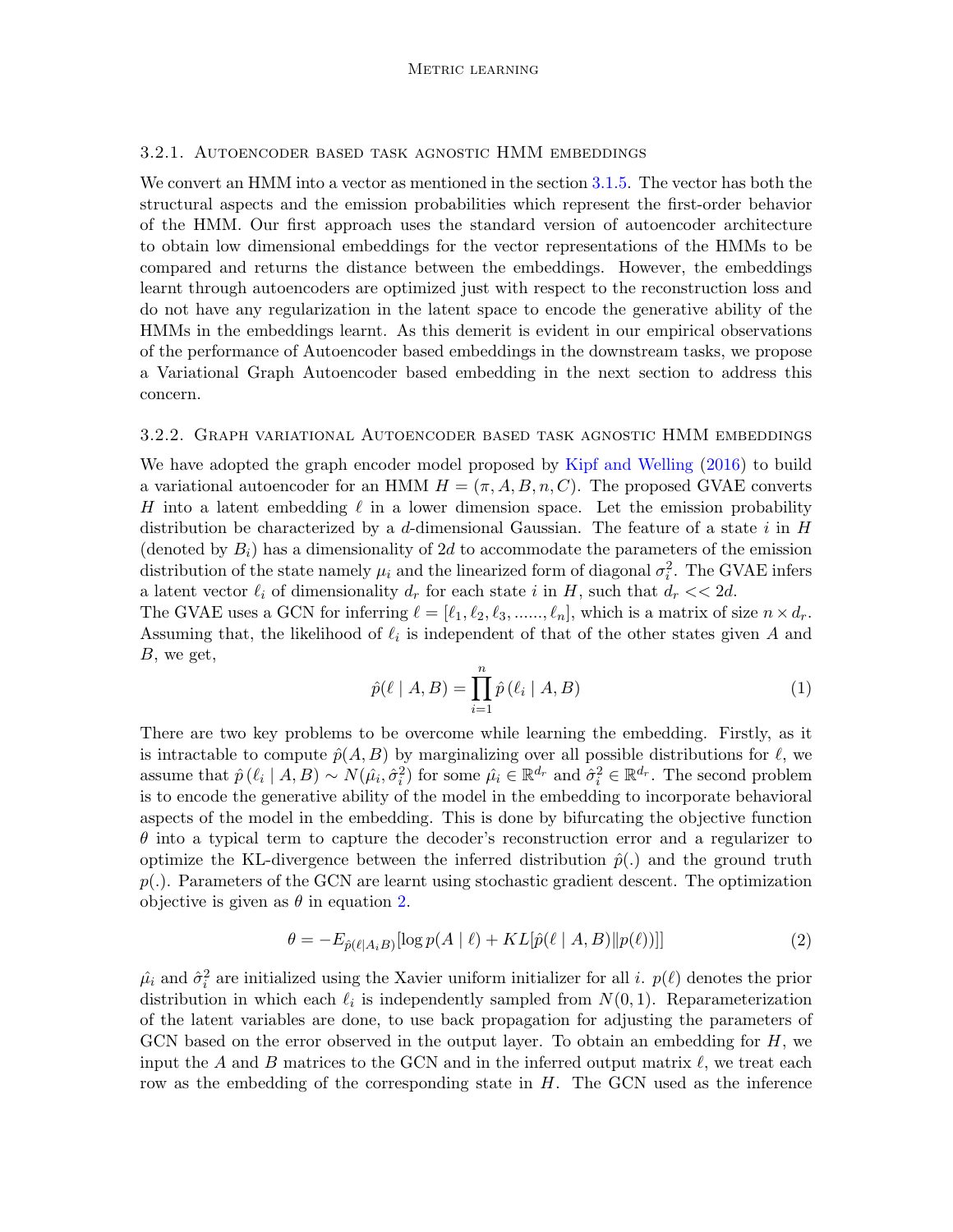

Figure 1: Latent variable inference using a graph AutoEncoder

model is two layered as shown in Figure [1.](#page-7-0) The transformation performed by the GCN is given by  $A \times \delta(ABW^{(1)}) \times W^{(2)}$ , where  $W^{(1)}$  are the parameters or weights of the GCN in the first layer.  $W^{(1)}$  is the shared weight matrix of  $L^{(1)}$  which is shared by the two sub layers  $L_1^{(2)}$  $_1^{(2)}$  and  $L_2^{(2)}$  $\binom{2}{2}$ .  $\binom{1}{2}$  $_1^{(2)}$  and  $L_2^{(2)}$  $\hat{p}_i^{(2)}$  separately infers  $\hat{\mu}_i$  and  $\hat{\sigma}_i^2$ .  $\delta$  is the *Relu* activation given by  $max(ABW^{(1)}, 0)$ . The decoder that generates the state transition matrix A given the latent parameters, is modeled using the dot product between the corresponding latent vectors as given in Equation [3.](#page-7-1)

<span id="page-7-1"></span><span id="page-7-0"></span>
$$
p(A | \ell) = \prod_{i=1}^{n} p(A_i | \ell_i, \ell)
$$
 (3)

The conditional likelihood of  $A_i(\forall i \in [1, n])$  is assumed to follow a Dirichlet distribution as in equation [4.](#page-7-2) The distance between two HMMs can be computed using the Graph variational autoencoder as outlined in the Algorithm [3.](#page-7-3)

<span id="page-7-2"></span>
$$
p(A_i | \ell_i, \ell) = \text{Dir}\left(A_i | \left(\text{softmax}\left(\left(\ell_i, \ell^{\top}\right)\right)\right)\right) \tag{4}
$$

### Algorithm 3 Embedding HMMs using Graph variational autoencoder

<span id="page-7-3"></span>1: **Input:**  $H_1 = (\pi_1, A_1, B_1, n_1, C)$  and  $H_2 = (\pi_1, A_2, B_2, n_2, C)$ 2:  $X_1 = Graph_V A E(A_1, B_1), X_2 = Graph_V A E(A_2, B_2)$ 3:  $distance = 0$ 4: for each  $v_i \in H_1$  do 5:  $v_j = \arg \min \mathit{euclidean\_distance}(X_1(v_i), X_2(v_k))$  $v_k \in H_2$ 6: distance  $+ = euclidean\_distance(X_1(v_i), X_2(v_i))$ 7: end for 8: return distance

## 3.2.3. Inference of hierarchical embeddings for HMMs using a supervised diffpooling GCN

One of the demerits of the previous two approaches based on autoencoders is that the HMM representations learnt are flat. The approaches have no innate provision to encode the hierarchical structures which are typically prevalent in HMMs. The overall behavior exhibited by an HMM may be viewed as the aggregation of local behaviors exhibited by a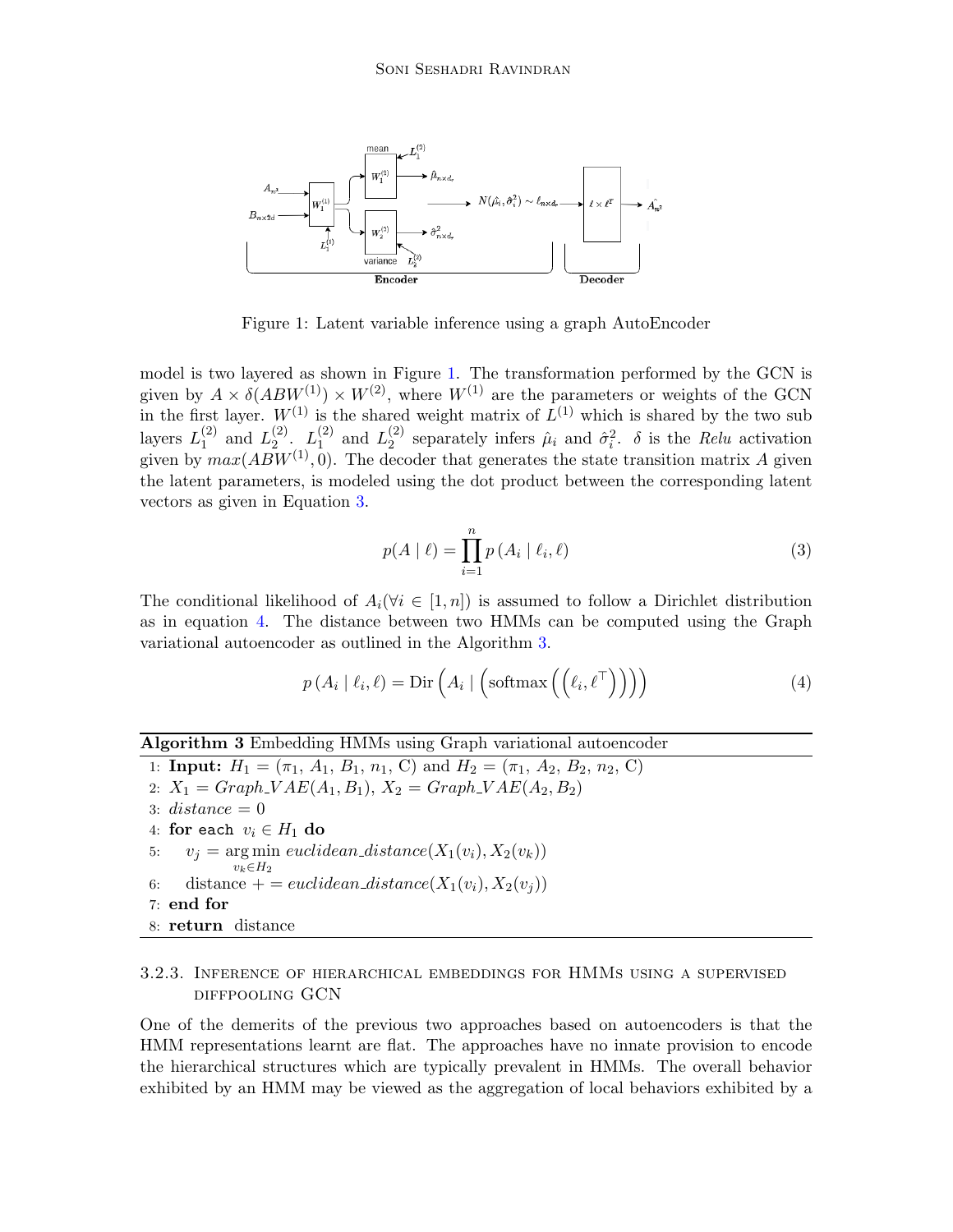set of closely knit clusters of states with high transition probabilities within a cluster than that across clusters. Similarly, the behavior exhibited by each of these clusters of states can be interpreted as the aggregate behavior exhibited by a set of sub-clusters within the clusters. The idea proposed by [Ying et al.](#page-15-12) [\(2018\)](#page-15-12) for learning structural graph representations has been adapted by us to encode both the hierarchical spectral-structures and behavior exhibited by the spectral-sub-structures in HMMs as illustrated in Figure [2.](#page-8-0)

The hierarchical view captures detailed prominent localized features responsible for the overall behavior of an HMM, as opposed to Autoencoder based approaches that at one stroke pool the individual node embeddings of an HMM to emit a global embedding, thereby losing important hierarchical local patterns.

Each layer  $L(i)$  in the diffpooling network corresponds to a pair of GNNs  $GNN_M^{(i)}$  and



<span id="page-8-0"></span>Figure 2: Learning hierarchical HMM embedding -an illustration

 $GNN_E^{(i)}$ , having  $n_{i-1}$  input nodes and  $n_i$  output nodes followed by a diffpooling sub layer named  $DP(i)$ . In the layer L(i),  $n_{i-1}$  corresponds to the number of nodes in the input graph  $G^{(i-1)}$  and  $n_i$  indicates the number of clusters in the output coarsened graph  $G^{(i)}$  at level i.

Each  $GNN_M^{(i)}$  maps nodes in  $G^{(i-1)}$  to their degree of association with respect to each output cluster node in  $G^{(i)}$ , this mapping is done using the node embeddings in  $G^{(i-1)}$ .  $GNN_M^{(i)}$  outputs the mapping of the node in  $G^{(i-1)}$  to a set of nodes in  $G^{(i)}$  in the form of a  $n_{i-1} \times n_i$  matrix  $M^{(i)}$ , where each row j in  $M^{(i)}$  corresponds to the strength of the mapping of j to each of the nodes in  $G^{(i)}$  as specified in equation [5.](#page-8-1)

<span id="page-8-1"></span>
$$
M^{(i)} = \text{softmax}\left(\text{GNN}_M^{(i)}\left(A^{(i-1)}, B^{(i-1)}\right)\right). \tag{5}
$$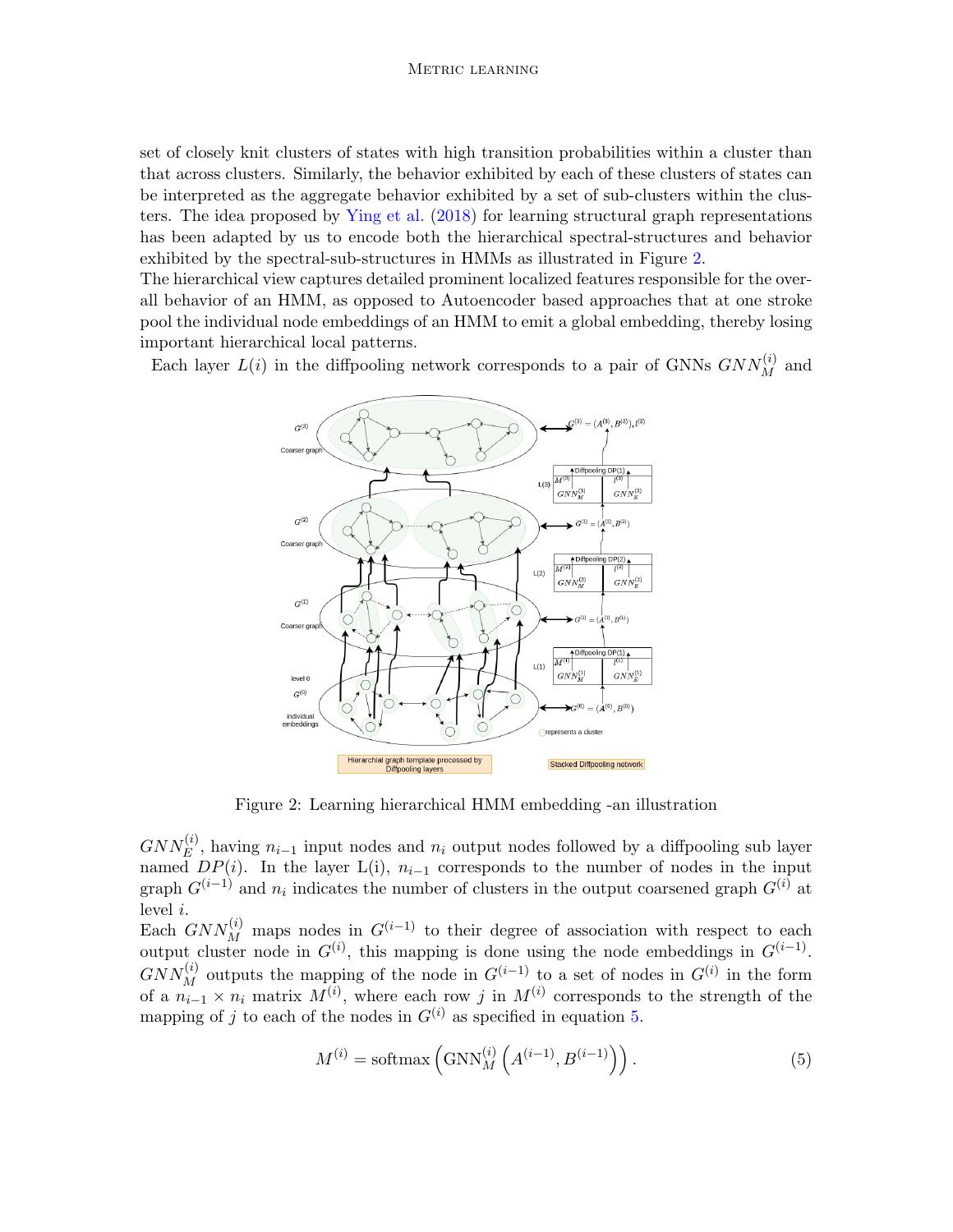Similarly each of the  $GNN^{(i)}_E$  accepts the adjacency and emission matrices of  $G^{(i-1)}$  and generates the embedding  $\ell^{(i)}$  of each cluster in  $G^{(i)}$  as outlined in equation [6.](#page-9-1)

<span id="page-9-1"></span>
$$
\ell^{(i)} = \text{GNN}_E^{(i)}\left(A^{(i-1)}, B^{(i-1)}\right) \tag{6}
$$

For each layer  $L(i)$ ,  $A^{(i-1)}$  and  $B^{(i-1)}$  correspond to the transition and feature probability matrices of the HMM respectively. The number of output nodes in  $GNN_M^{(i)}$  and  $GNN_E^{(i)}$  is a hyper parameter that corresponds to the maximum number of clusters to be inferred in  $L(i)$ . The diffpooling sub-layer in  $L(i)$  takes as inputs the embeddings of the nodes in  $\ell^{(i)}$ , the mapping matrix  $M^{(i)}$  and  $A^{(i-1)}$  to generate the feature matrix of the coarsened graph  $G^{(i)}$  i.e.  $(B^{(i)})$  and the adjacency matrix of  $G^{(i)}$  i.e.  $(A^{(i)})$  of sizes  $n_i \times d$  and  $n_i \times n_i$  respectively. The feature matrix  $B^{(i)}$  is computed as the weighted aggregation of embeddings in  $\ell^{(i)}$ , where the weight of an embedding is the strength of association of the node to the output clusters as mentioned in  $B^{(i)} = M^{(i)\top} \ell^{(i)}$ . The strength of the association between pairs of clusters/nodes in  $G^{(i)}$  is computed as  $A^{(i)} = M^{(i)\dagger} A^{(i-1)} M^{(i)}$ .

If there are m diffpooling layers then the embedding  $l^{(m)}$  is considered as the final embedding of the HMM. The end-to-end training of the diffpooling network has been done using stochastic gradient descent by using the cross-entropy loss function. The distance between two HMMs can be computed as the distance between the hierarchical embeddings of the HMMs obtained by a diffpooling network. The embeddings compared are the ones emitted from the last diffpooling layer. The distance between two HMMs can be computed using a Diffpooling network as outlined in the Algorithm [4.](#page-9-2)

#### Algorithm 4 Inferring an HMM Embedding using Diffpooling

```
1: Input: M_1, M_2.
```
- 2:  $(T_1, E_1) = Convert \text{HMM-to-FeatureMatrices}(M_1)$  //as mentioned in section [3.1.5](#page-5-0)
- 3:  $(T_2, E_2) = Convert HMM_to.FeatureMatrices (M_2)$
- $1/T_1$  and  $T_2$  are transition matrices;  $E_1$  and  $E_2$  are emission matrices.
- 4:  $V_1 = Diffpooling(T_1, E_1)$  and  $V_2 = Diffpooling(T_2, E_2)$
- 5: **Return** distance $(V_1, V_2)$

#### <span id="page-9-0"></span>4. Experimental setup and Performance evaluation

The dataset used for our experiments is the open source Free Spoken Digi Dataset [\(FSDD\)](https://github.com/Jakobovski/free-spoken-digit-dataset). FSDD dataset has  $2K$  audio files each containing the utterance of a digit by one of the four speakers. We have used Google Collab for performing our experiments. The key libraries used are [pytorch,](https://pytorch.org/) [numpy](https://numpy.org/) and [scipy.](https://www.scipy.org/)

To validate the embeddings generated, we have performed two extrinsic tasks namely, clustering and classification using the embeddings and measured the validity of the embeddings through the performance metrics computed on the outputs of the tasks. For the clustering task we have experimented using a complete-linkage based agglomerative clustering and a single-linkage based Minimum Spanning Tree (MST) clustering algorithm. In the agglomerative clustering, initially we treat each HMM in the test-set as a singleton cluster and repeatedly combine two closest clusters; closeness is measured by computing a completelinkage based distance between pairs of clusters. The merging of pairs of clusters is repeated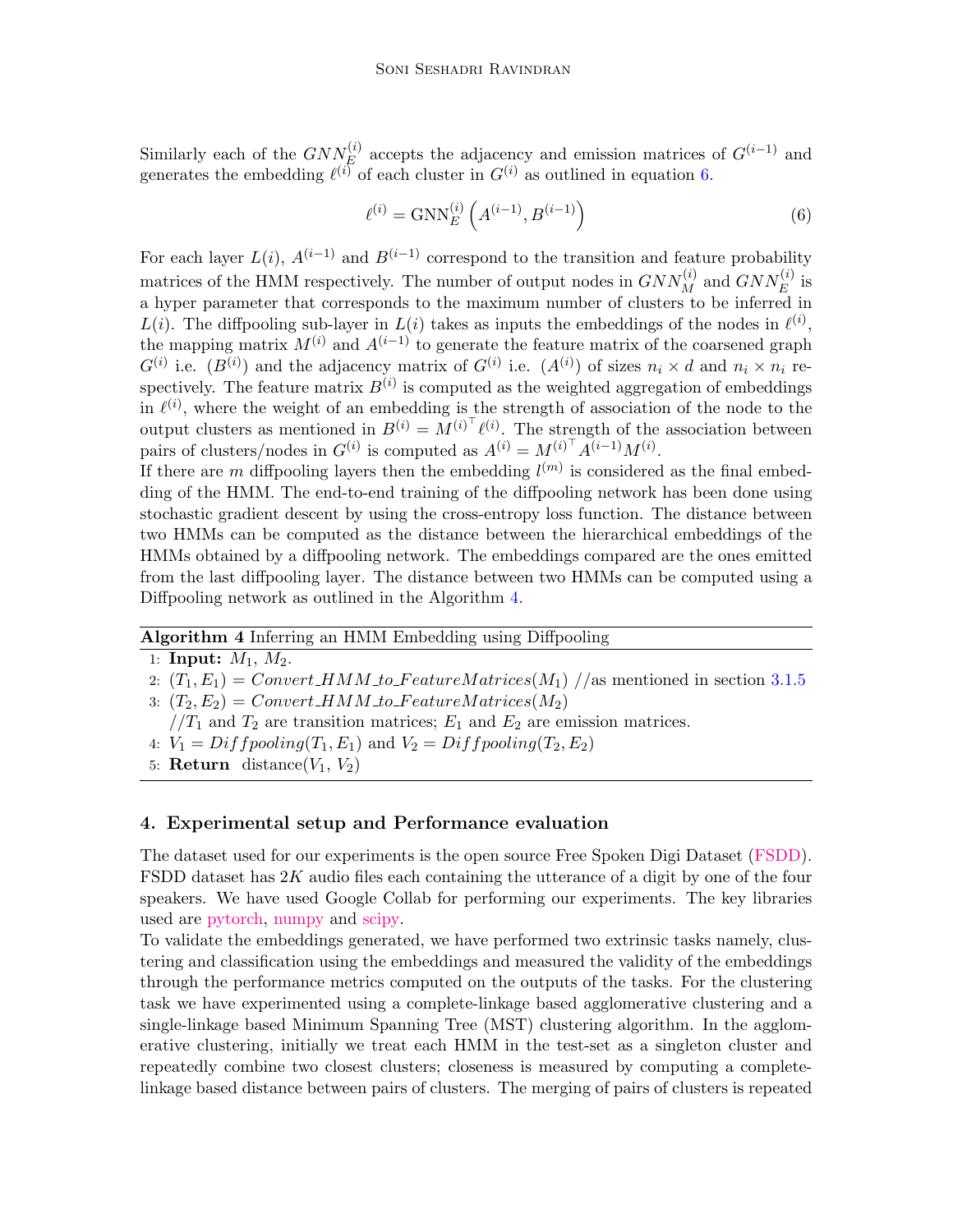until we obtain the desired number of clusters. In the MST based clustering procedure [\(Jana](#page-15-13) [and Naik,](#page-15-13) [2009\)](#page-15-13), we treat each HMM in the test-set as a vertex of a complete graph in which the distance between two vertices is taken to be the distance between the HMM embeddings. An MST is formed on this graph, and we disconnect  $m-1$  largest edges in the MST to obtain m connected components. A DFS is performed to retrieve the m components as m clusters. The validity of the clusters is assessed through the following metrics: Cluster Purity (CP), Normalized Mutual Information (NMI) and Rand Index (RI). Classification is leveraged as the second extrinsic task to validate the embeddings and classification accuracy is used as the metric.  $M1$  to  $M8$  denote the following metrics: (i)  $M1$ : Cross Likelihood based metric, (ii) M2: State mapping based metric, (iii) M3: Unisequence Likelihood metric, (iv)  $M4$ : Matrix Factorization based metric (v)  $M5$ : Hybrid metric based on both structure and behavior, (vi) M6: Autoencoder based metric (vii) M7: Graph Autoencoder based metric, and (viii) M8: Diffpooling based metric.

#### 4.1. Clustering task

The following sets of experiments are designed to validate the proposed embedding for HMMs:

Training Set Size vs. Cluster quality: The objective of this experiment is to determine the training set size on the clustering performance. We trained a set of HMMs each with ten audio files of the same digit, sampled uniformly at random without replacement from the FSDD database. Let S be the set of HMMs trained which has an equal representation of all the digits in [0,9]. We have split S into  $S_{train}$  and  $S_{test}$  such that  $|S_{train}|$ :  $|S_{test}|$  $= 4:1$  through a stratified sampling. We trained the Autoencoder, Graph Autoencoder and Diffpooling based models using  $S_{train}$  and tested the models using the tuples in  $S_{test}$ . Once an embedding is obtained for the HMMs in  $S_{test}$ , we have clustered the embeddings using both the agglomerative and MST based clustering algorithms and measured the quality of the clusters generated using CP, RI and NMI metrics. We repeated this process for different sizes of the set  $S$  such as 1000, 1300, 1600, 1900 and 2200, such that each of the smaller sized sets is a subset of any larger sized set, to infuse fairness in our comparisons. The results are plotted in the Figure [3.](#page-11-0) From the plots, it can be observed that the graph autoencoder based embeddings performed better than the autoencoder based embeddings and matrix factorization based linear embeddings. The behavioral baselines perform better than the structural baseline. Further the autoencoder and graph autoencoder based embeddings required lesser number of samples in the training set to achieve a better accuracy in the complete-linkage clustering as compared to the MST-based single-linkage clustering. As the number of test samples increases, the accuracy of the MST based clustering output dips sharply for the graph autoencoder based embedding.

Number of Audio files vs. Cluster quality: We followed a similar experimental design as that of the previous experiment; however, in this experiment for creating the set  $S$ , we have used different numbers of audio files of a digit to train the HMMs. We repeated an iteration of the previous experiment five times by setting  $|S| = 2000$  with 5, 10, 15, 20 and 25 audio files each to train the HMMs in S. The cluster quality metrics obtained are plotted in the Figure [4.](#page-11-1) The relative trends in the performance of the baselines and the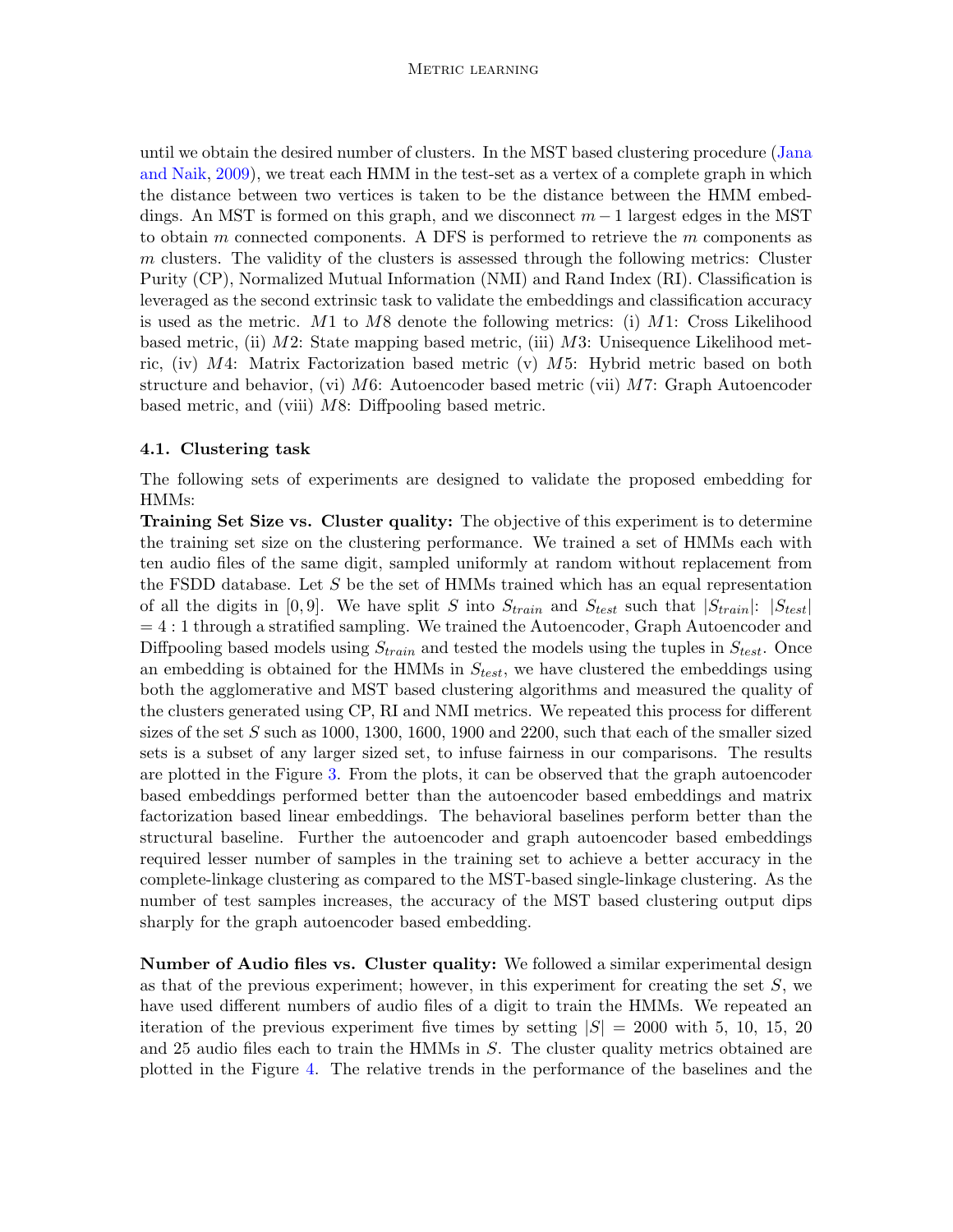

<span id="page-11-0"></span>Figure 3: Training set size vs. Cluster quality

learnt embeddings are similar to that of the previous experiment. The Graph variational autoencoder based embedding seems to capture the generative ability of the HMMs and preserves the behavior as opposed to the autoencoder based approach, which has resulted in the former exhibiting a consistently better performance than the latter and also compared to the other metrics. As the number of sequences used for training HMMs increases the performance of the M7 embedding also exhibits an upward trend.



<span id="page-11-1"></span>Figure 4: No. of audio files vs. Cluster quality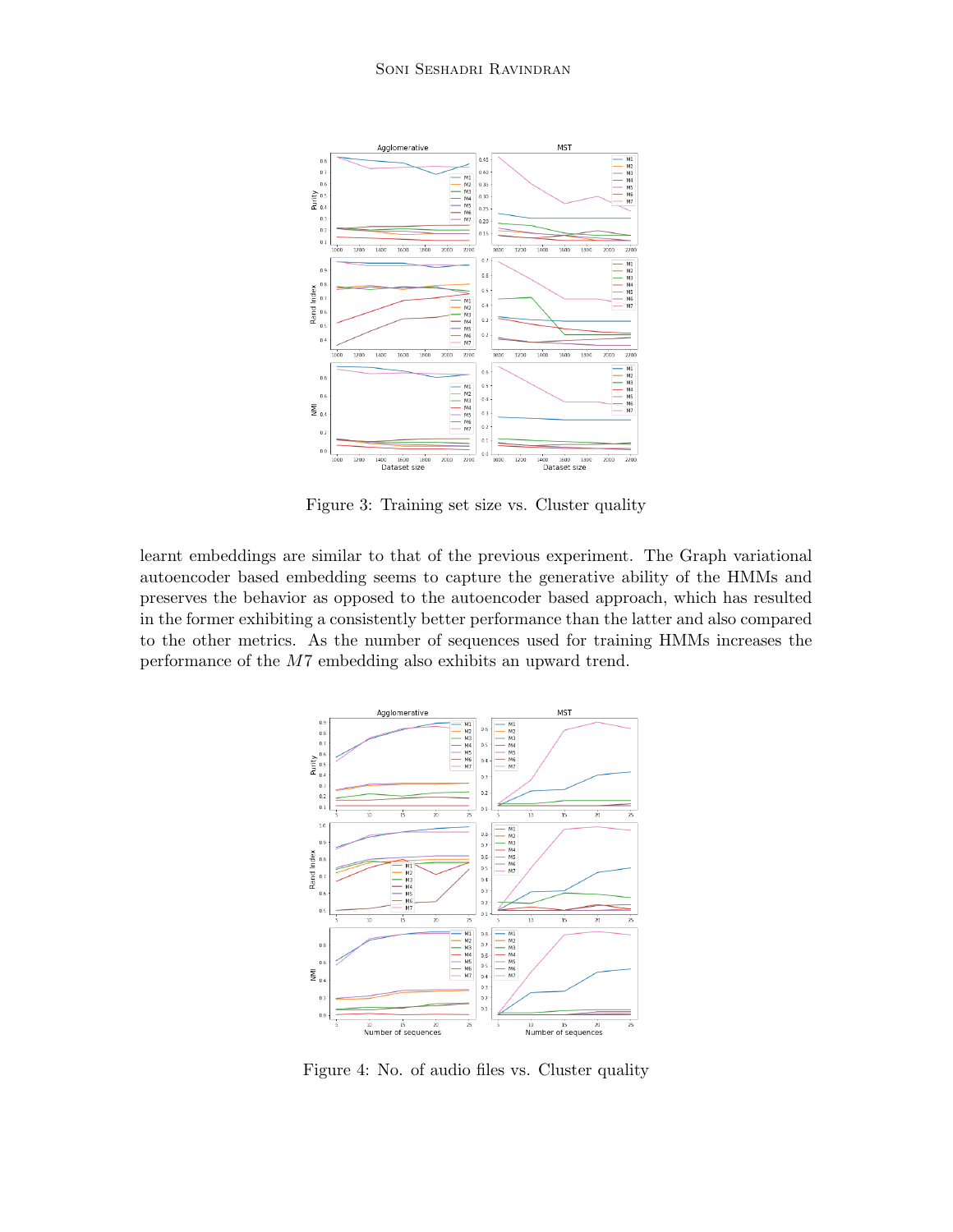Variance in the number of HMM states vs. Cluster quality: This experiment is designed to assess the ability of the metric to recognize the similarity between two HMMs having different number of states but similar behavior. This experimental set-up is similar to the previous two experiments. We have repeated an iteration of the experiment five times by setting  $|S| = 1000$ , number of audio files to train an HMM = 25 and the number of states in an HMM is  $n = [r \sim N(13, i)]$ , where  $i \in [1, 11]$  for each of the five iterations. The mean number of states is inferred to be 13, by plotting the mean likelihoods of the dataset given the HMMs for different number of states. The results of this experiment are plotted in the Figure [5.](#page-12-0) The graph variational autoencoder based metric exhibited a robust performance as the variance in  $n$  increases. This asserts that the embeddings learnt by graph variational autoencoders have the ability to recognize structurally different yet behaviorally similar HMMs.

We remark that the metrics that are not based on the learnt HMM embeddings, are not



<span id="page-12-0"></span>Figure 5: Variance in the No. of HMM states vs. Cluster quality

impacted by the variations in the training set; however, for comparison we have used the same test-set  $S_{test}$  as that of the learned metric, to assess the performance of the first four metrics discussed in this paper.

<span id="page-12-1"></span>Table 1: T-test stats for Agglomerative and MST clustering  $df = 11$ ,  $p = 0.05$ , 1 – tailed

|                 |  | Metric   M7 vs. M1   M7 vs. M2   M7 vs. M3   M7 vs. M4   M7 vs. M5   M7 vs. M6                                           |  |  |
|-----------------|--|--------------------------------------------------------------------------------------------------------------------------|--|--|
| $\overline{CP}$ |  | -3.44, 2.18   17.59, 7.04   17.81, 6.94   21.23, 7.04   15.82, 7.04   18.61, 6.94                                        |  |  |
| $^+$ RI         |  | -3.52, 1.93   26.44, 7.38   13.11, 6.53   18.16, 6.64   14.54, 7.37   09.04, 7.21                                        |  |  |
| NMI             |  | $\mid$ -3.37, 2.19 $\mid$ 20.46, 7.72 $\mid$ 25.55, 7.53 $\mid$ 26.86,26.36 $\mid$ 17.90, 7.74 $\mid$ 27.03, 7.58 $\mid$ |  |  |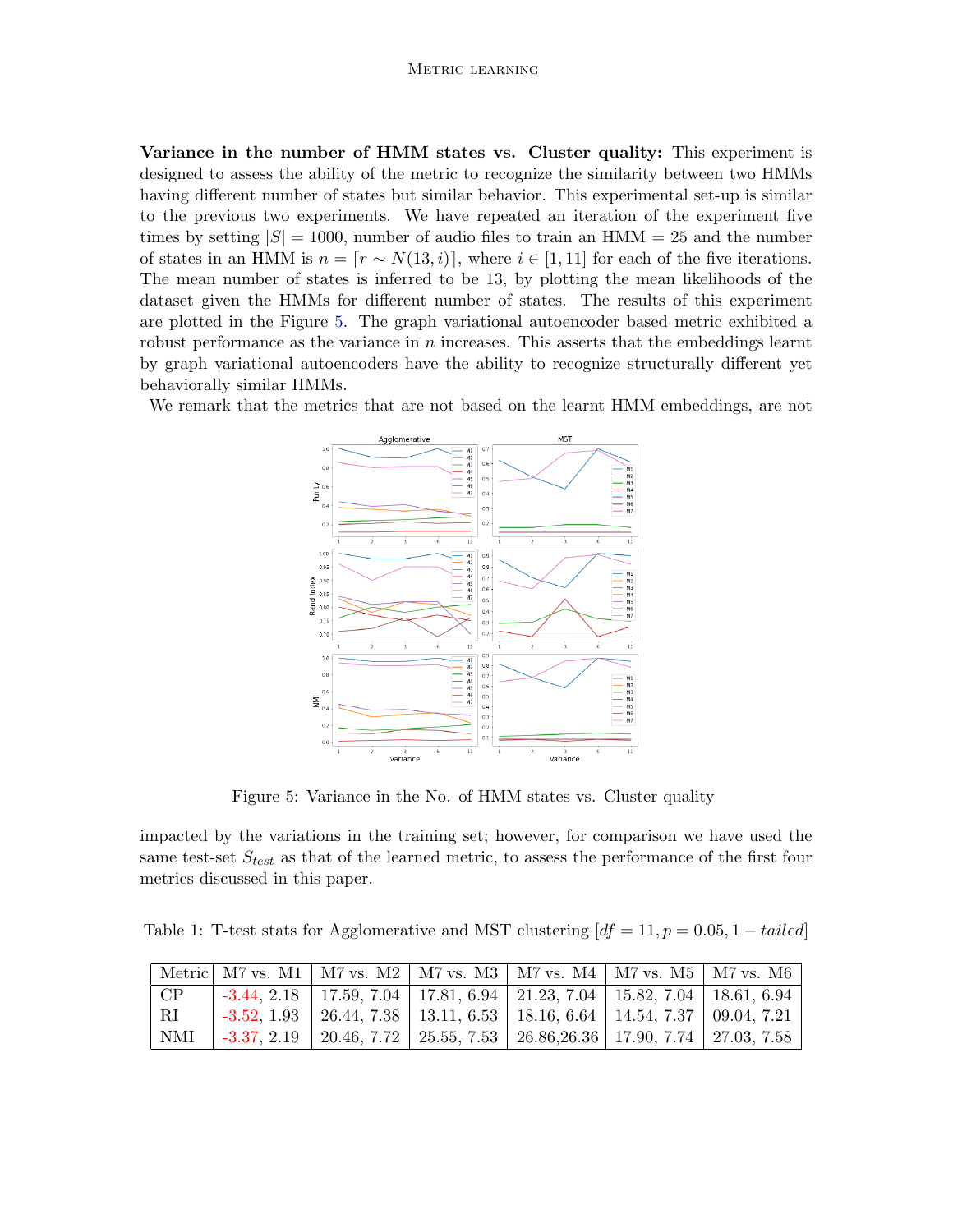Statistical tests M7 vs. Rest: We conducted 36 paired samples one-tailed t-tests for comparing the performance of the graph variational autoencoder based metric M7 with each of the other six metrics  $M1$  to  $M6$  with respect to the three performance indicators (CP, RI and NMI) for each of the two clustering algorithms. The metrics used for the t-test are spooled from the 15 experiments conducted and reported across the figures [3,](#page-11-0) [4](#page-11-1) and [5.](#page-12-0) The t-test statistics computed with 11 degrees of freedom (df) and 95% confidence level for the agglomerative clustering algorithm and the MST-based algorithm are reported in the Table [1](#page-12-1) as the first and the second values respectively in each cell. The df is set to 11 as the fifth experiment reported in [3,](#page-11-0) subsumes the other four. An entry  $M7$  vs.  $Mi$  in the table [1,](#page-12-1) with respect to an algorithm and a performance indicator  $(PI \in \{CP, RI, NMI\})$ is computed using the mean of the differences  $\hat{\mu} = \mu(PI(M7) - PI(Mi))$  and the standard deviation of the differences  $\hat{\sigma} = \sigma(PI(M7) - PI(Mi))$ , as test-stat(M7 vs. Mi) =  $\frac{\hat{\mu} \times \sqrt{df}}{\hat{\sigma}}$  $\frac{\sqrt{df}}{\hat{\sigma}}$  . As the stats except  $M1$  $M1$  (agglomerative) in Table 1 are much higher than the rejection threshold in the t-table, we remark that there is enough statistical evidence to accept the alternate hypothesis that  $M7$  performs better than the metrics  $M2$ ,  $M3$ ,  $M4$ ,  $M5$ ,  $M6$ with respect to both the clustering tasks across the 11 independent datasets sampled from FSDD. M1 beats M7 in the MST clustering task (highighted in red in Table [1\)](#page-12-1). We further remark that as the performance of  $M1$  is heavily reliant on the reference sequence generated for measuring the cross-likelihood, to make the competition tough, we have generated 10 reference sequences and averaged the cross-likelihood to give a fair advantage to  $M1$ . We refer the reader to the supplementary material with this submission for a visualization of the embeddings learnt by GVAE and diffpooling based GCN. The supplementary material also contains the mean and confidence intervals of the performance indicators across the experiments reported in this section.

### 4.2. Remarks on the superior performance of Diffpooling based GCN

While the other metrics performed poorly when the single-linkage MST clustering algorithm is employed, the diffpooling based metric exhibited robustness with NMI, CP and RI values of 1 for both the clustering algorithms across all the 15 experiments performed. We remark that this is not surprising as the HMM representation trained by diffpooling is class-label aware. The Diffpooling based metric achieved a perfect clustering accuracy even with lesser number of audio files being used to train the HMMs in the dataset. The Diffpooling based metric is resilient to the increase in the variance of the number of HMM states in the testset, thereby asserting that it is able to recognize the similarity between two structurally different yet behaviorally similar HMM pairs like the graph autoencoder based embedding.

#### 4.3. Classification task

The second extrinsic task of classification is performed using a multi-class classifier to recognize each of the ten digits in the audio files. For this task we have used 1600 training data points and 400 test points. Each HMM is trained using 10 uniformly sampled audio files of the utterance of the same digit in the FSDD dataset. A multi-class classifier neural network is employed using a standard classification network architecture. The mean classification accuracy across different test sets for the metrics  $M6$ ,  $M7$  and  $M8$  are 0.45, 0.96 and 1.00 respectively. The diffpooling based model achieves a perfect classification accuracy for the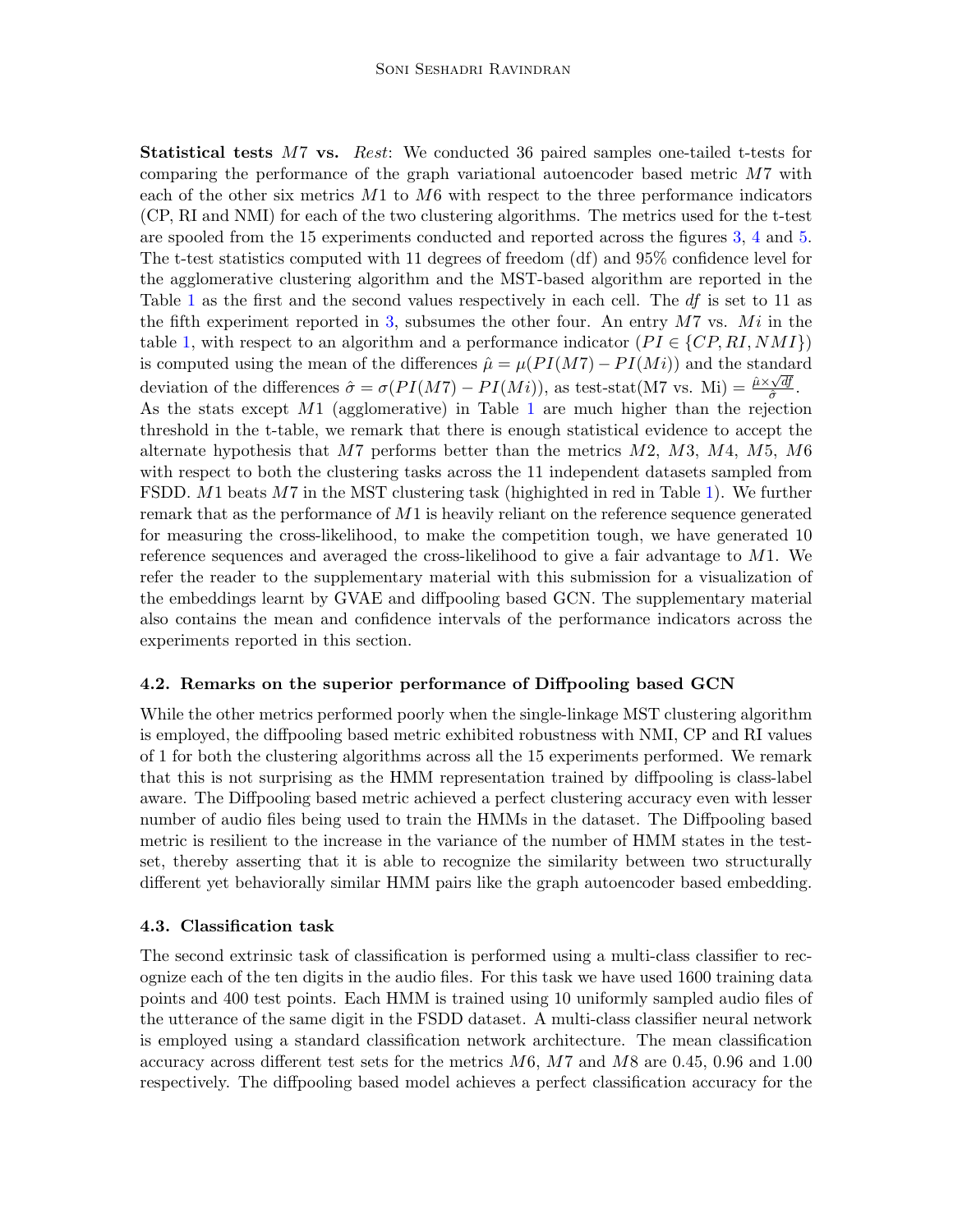HMMs constructed from the FSDD dataset due to its class-label aware training of HMM embeddings.

## <span id="page-14-2"></span>5. Conclusion

Over the past few years, Graph Neural Networks have emerged as powerful and practical tools for machine learning tasks over graph structures. In this paper, we have proposed two novel methods for learning embeddings for Hidden Markov models that use graph variational autoencoders and diffpooling based graph convolutional networks to effectively learn the structure and behavior of HMMs. The following are the significant inferences based on our experimental results:

- (i) Baseline metrics based on behavior tend to learn better quality embeddings than those that are based only on the structure.
- (ii) Distance metrics based on learnt embeddings, typically yield better accuracy for the clustering and classification tasks than those generated by structure-based baselines.
- (iii) Graph variational autoencoder based embeddings are effective even in tasks where the dataset contains structurally dissimilar yet behaviorally similar HMMs due to the regularized, behavior-preserving and generative latent space learnt by the model.
- (iv) Distance metrics based on learnt embeddings, that exploit the hierarchical graphical structure of HMMs perform better with respect to downstream tasks than the structure agnostic flat embeddings.
- (v) While other metrics falter when used with a single-linkage MST clustering algorithm, diffpooling exhibits a robust performance for both single and complete linkage based clustering algorithms.

A potential direction for future research will be to extend the proposed models to infer embeddings for other temporal-behavioral graphical models.

## References

- <span id="page-14-1"></span>C. Bahlmann and H. Burkhardt. Measuring hmm similarity with the bayes probability of error and its application to online handwriting recognition. In Proceedings of Sixth International Conference on Document Analysis and Recognition, pages 406–411, Sep. 2001.
- <span id="page-14-3"></span>H. Bunke and K. Shearer. A graph distance metric based on the maximal common subgraph. Pattern Recognition Letters, 19(3):255–259, 1998.
- <span id="page-14-4"></span>R. Dijkman, M. Dumas, and L. García-bañuelos. Graph matching algorithms for business process model similarity search. In Proc. International Conference on Business Process Management, pages 48–63, 2009.
- <span id="page-14-0"></span>M. Falkhausen, H. Reininger, and D. Wolf. Calculation of distance measures between hidden markov models. In EUROSPEECH, pages 1487–1490, 1995.